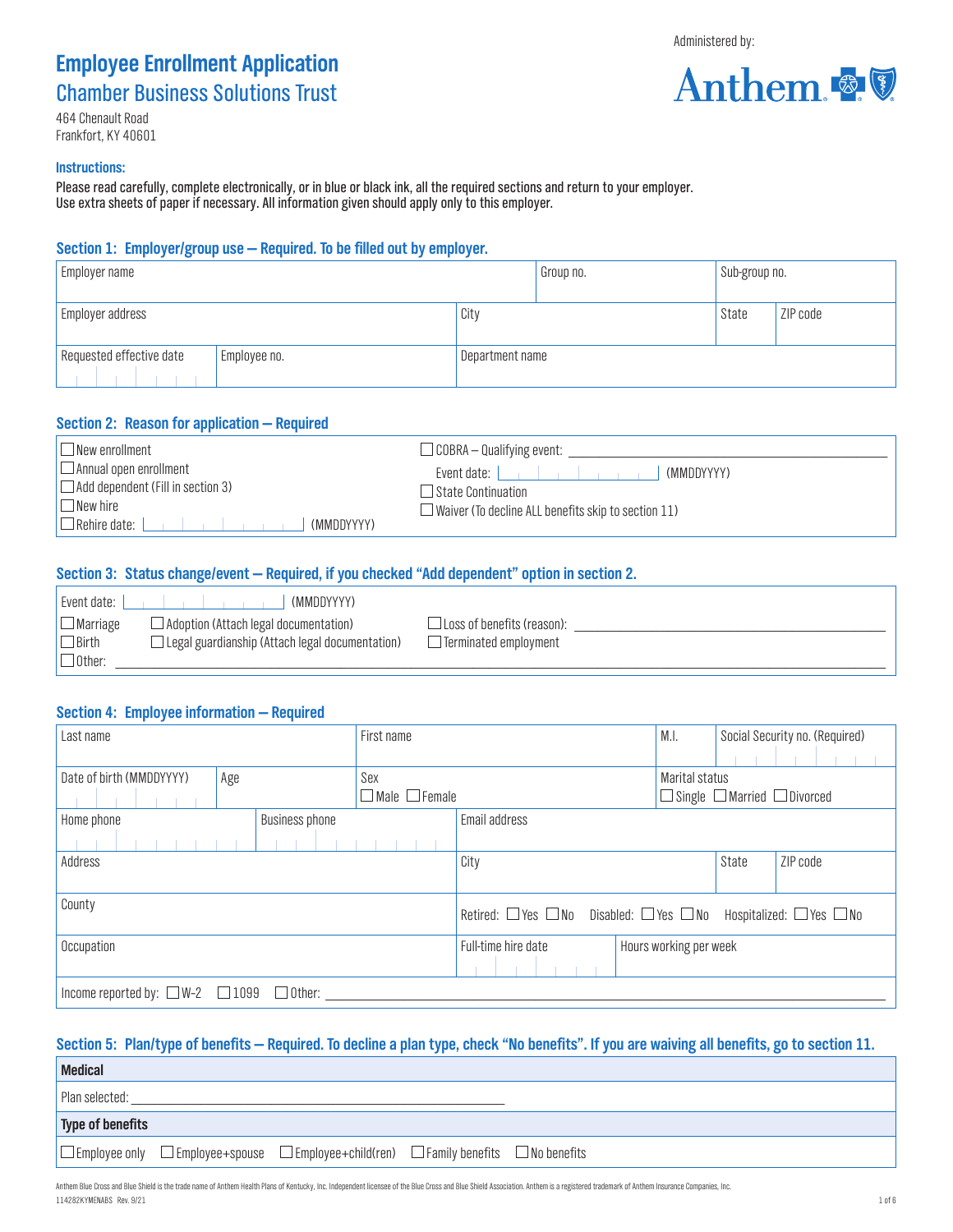## **Section 6: Family information — Required. List only dependents you wish to enroll. Attach a separate sheet if necessary.**

| Please read the Genetic Information Non-discrimination Act (GINA) information on page 3 of the application, under section 9, Significant Terms, Conditions and<br>Authorizations, prior to answering the questions in section 6. |            |  |                                |  |  |
|----------------------------------------------------------------------------------------------------------------------------------------------------------------------------------------------------------------------------------|------------|--|--------------------------------|--|--|
| Spouse last name                                                                                                                                                                                                                 | First name |  | Social Security no. (Required) |  |  |

| <b>OPOUSO</b> ROL HUING                                                       |                           | 111 JUL 1141116          | $\mathbf{v}_1, \mathbf{v}_2$ | <b>OUGIGE OUGHTLY TIO.</b> (INGQUILGU) |  |  |  |  |  |
|-------------------------------------------------------------------------------|---------------------------|--------------------------|------------------------------|----------------------------------------|--|--|--|--|--|
|                                                                               |                           |                          |                              |                                        |  |  |  |  |  |
| Date of birth (MMDDYYYY)<br>Sex                                               |                           | Relationship to employee |                              |                                        |  |  |  |  |  |
|                                                                               | $\Box$ Male $\Box$ Female | Spouse                   |                              |                                        |  |  |  |  |  |
| Currently hospitalized or disabled? $\Box$ Yes $\Box$ No If yes, give reason: |                           |                          |                              |                                        |  |  |  |  |  |
| If spouse address is different than employee, please provide full address     |                           |                          |                              |                                        |  |  |  |  |  |

| <b>Dependent last name</b>                                                                   |                                                                               | First name |                                                        | M.I. | Social Security no. | Full-time student<br>$\Box$ Yes $\Box$ No |  |
|----------------------------------------------------------------------------------------------|-------------------------------------------------------------------------------|------------|--------------------------------------------------------|------|---------------------|-------------------------------------------|--|
| Date of birth (MMDDYYYY)                                                                     | Sex<br>$\Box$ Male $\Box$ Female                                              |            | Relationship to employee<br>$\Box$ Child $\Box$ Other: |      |                     |                                           |  |
|                                                                                              | Currently hospitalized or disabled? $\Box$ Yes $\Box$ No If yes, give reason: |            |                                                        |      |                     |                                           |  |
| Court ordered health care coverage? $\Box$ Yes $\Box$ No If yes, attach legal documentation. |                                                                               |            |                                                        |      |                     |                                           |  |
| If dependent address is different than employee, please provide full address                 |                                                                               |            |                                                        |      |                     |                                           |  |

| <b>Dependent last name</b>                                                                   |                                                                               | First name                                             |  | Social Security no. | Full-time student<br>$\Box$ Yes $\Box$ No |  |
|----------------------------------------------------------------------------------------------|-------------------------------------------------------------------------------|--------------------------------------------------------|--|---------------------|-------------------------------------------|--|
| Date of birth (MMDDYYYY)<br>Sex                                                              | $\sqcap$ Male $\sqcap$ Female                                                 | Relationship to employee<br>$\Box$ Child $\Box$ Other: |  |                     |                                           |  |
|                                                                                              | Currently hospitalized or disabled? $\Box$ Yes $\Box$ No If yes, give reason: |                                                        |  |                     |                                           |  |
| Court ordered health care coverage? $\Box$ Yes $\Box$ No If yes, attach legal documentation. |                                                                               |                                                        |  |                     |                                           |  |
| If dependent address is different than employee, please provide full address                 |                                                                               |                                                        |  |                     |                                           |  |

## **Section 7: Other health coverage — Required**

| Do you and/or your dependents have other health coverage? $\Box$ Yes $\Box$ No If yes, complete below.                         |                          |                                |                                |                 |  |  |  |
|--------------------------------------------------------------------------------------------------------------------------------|--------------------------|--------------------------------|--------------------------------|-----------------|--|--|--|
| On the day your benefits begin, list family members, including yourself, who will be covered by any other health coverage      |                          |                                |                                |                 |  |  |  |
| Provide name, phone number and address of the HMO or insurance company<br>Policy/certificate no.<br>Effective date (MMDDYYYY)  |                          |                                |                                |                 |  |  |  |
| Policy/certificate holder name                                                                                                 | Social Security no.      | Date of birth (MMDDYYYY)       | Relationship to employee       |                 |  |  |  |
| Are you and/or your dependents enrolled in Medicare or Medicaid? $\Box$ Yes $\Box$ No                                          |                          | If yes, complete below.        |                                |                 |  |  |  |
| Enrollee name                                                                                                                  | Medicare/Medicaid ID no. | Medicare Part A effective date | Medicare Part B effective date | ESRD onset date |  |  |  |
| Enrollee name                                                                                                                  | Medicare/Medicaid ID no. | Medicare Part A effective date | Medicare Part B effective date | ESRD onset date |  |  |  |
| Medicare Part D ID no.                                                                                                         | Medicare Part D carrier  | Medicare Part D effective date | Medicare Part D term date      |                 |  |  |  |
| Reason for Medicare entitlement: $\Box$ Age $\Box$ Disability $\Box$ ESRD and disability $\Box$ End Stage Renal Disease (ESRD) |                          |                                |                                |                 |  |  |  |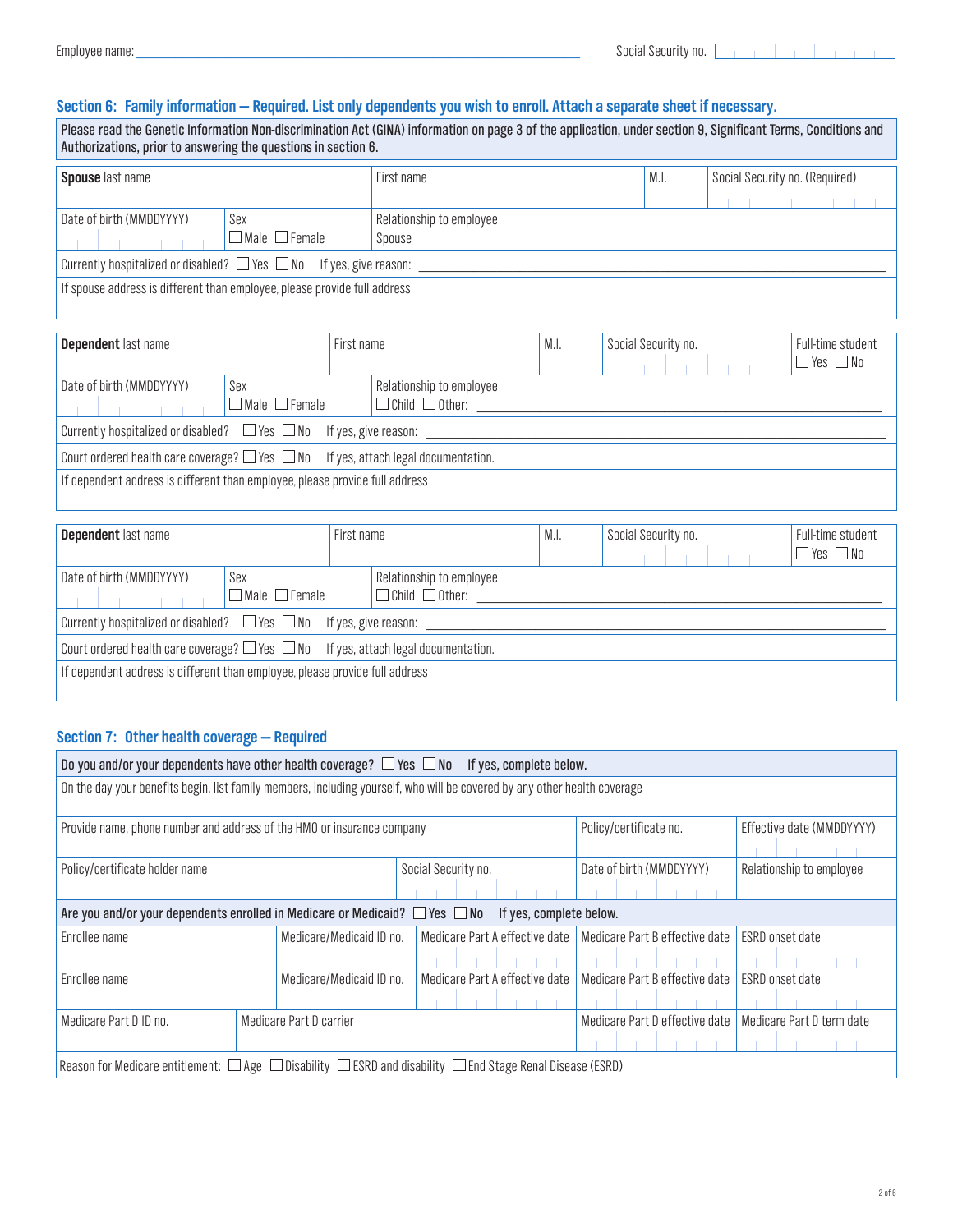## **Section 8: Prior health coverage — Required**

| Have you and/or your dependents had prior health coverage? $\Box$ Yes $\Box$ No<br>If yes, complete below.                                                            |                                                                      |                        |  |  |  |  |  |
|-----------------------------------------------------------------------------------------------------------------------------------------------------------------------|----------------------------------------------------------------------|------------------------|--|--|--|--|--|
| Have you been covered by Anthem within the past two (2) years?<br>$\Box$ Yes $\Box$ No                                                                                | Policy/certificate no.                                               |                        |  |  |  |  |  |
| Group name/ID no.                                                                                                                                                     | Date policy in effect                                                | Date policy terminated |  |  |  |  |  |
|                                                                                                                                                                       |                                                                      |                        |  |  |  |  |  |
| Have you and/or your dependents had prior coverage with another carrier(s) within the past two (2) years? $\Box$ Yes $\Box$ No                                        |                                                                      |                        |  |  |  |  |  |
| List prior carrier(s)                                                                                                                                                 | Date policy in effect                                                | Date policy terminated |  |  |  |  |  |
|                                                                                                                                                                       |                                                                      |                        |  |  |  |  |  |
| Please check the type of prior coverage: $\square$ Employee $\square$ Employee+Spouse $\square$ Employee+Child(ren) $\square$ Employee+Spouse+Child(ren)              |                                                                      |                        |  |  |  |  |  |
| Termination reason<br>$\Box$ Divorce/legal separation<br>$\Box$ Employment terminated<br>$\Box$ Death of spouse<br>$\Box$ COBRA/State Continuation coverage exhausted | J Employer/group contribution ceased<br>$\Box$ Group plan terminated | $\Box$ Other           |  |  |  |  |  |

## **Section 9: Significant Terms, Conditions and Authorizations (TERMS) — Please read this section carefully before signing the application.**

**Genetic Information Non-discrimination Act (GINA):** When answering questions about a person on this form, only give answers about that person, and do not include any genetic information. Genetic information includes family health history, genetic testing, genetic services, genetic counseling, or genetic diseases for which the person may be at risk. All responses about a person will only be considered and used for that person.

**Health Savings Account Notice:** I authorize the financial custodian of my Health Savings Account (HSA) to give Anthem Blue Cross and Blue Shield (Anthem) facts about my HSA, including account number, account balance and account activity. I understand that I may take back my authorization by written request to Anthem at any time.

- 1. I understand that I may not assign any payment under my Anthem program.
- 5. By signing this application, I agree to the taping or monitoring of any phone calls between Anthem and myself.
- 2. I agree to have money taken from my wages/pension, if necessary, to cover the premium equivalent rate for the benefits applied for.
- 3. I am asking for the benefits I chose on this form. If I made choices that are not available to me, I agree that my choices may be changed to those on the employer's application.
- 4. I understand that, to the extent allowed by law, Anthem reserves the right to accept or decline this application for benefits and that no right is created by my application for benefits.
- 
- 6. I agree that I will let my employer know right away of any changes that would make me or any dependent(s) ineligible for these benefits.
- 7. I understand that Anthem may collect personal information about me from outside sources, and that both personal and privileged information may only be disclosed to outside parties without my authorization if such disclosure is permitted by both the HIPAA Privacy Regulations (45 CFR. Parts 160 & 164). I also understand that under the HIPAA Privacy Regulations, I have a right to see and correct personal information that Anthem collects about me, and that I may receive a more detailed description of my rights under these laws by writing to Anthem.

I have read and accept the Significant Terms, Conditions and Authorizations as a condition of benefits. My answers to all questions are true to the best of my knowledge, and I understand that Anthem relies on these answers in accepting this application. I understand that any untrue answers or failure to report new medical information before my effective date may cause a material change in benefits or premium equivalent rates. Any material misrepresentation or significant omission found in this application may result in denial of benefits, rescission or cancellation of benefits. I agree to these terms for myself and on behalf of any dependents covered by the Plan. Iam acting as their agent and representative.

Thank you for choosing Anthem Blue Cross and Blue Shield.

## **Section 10: Signature — Required, if you are applying for benefits. Please review your application for errors or omissions.**

| Read section 9 carefully before signing.<br>I have read and understand the language in the Terms section of this application and agree to all of its terms. |                 |
|-------------------------------------------------------------------------------------------------------------------------------------------------------------|-----------------|
| Employee signature                                                                                                                                          | Date (MMDDYYYY) |
|                                                                                                                                                             |                 |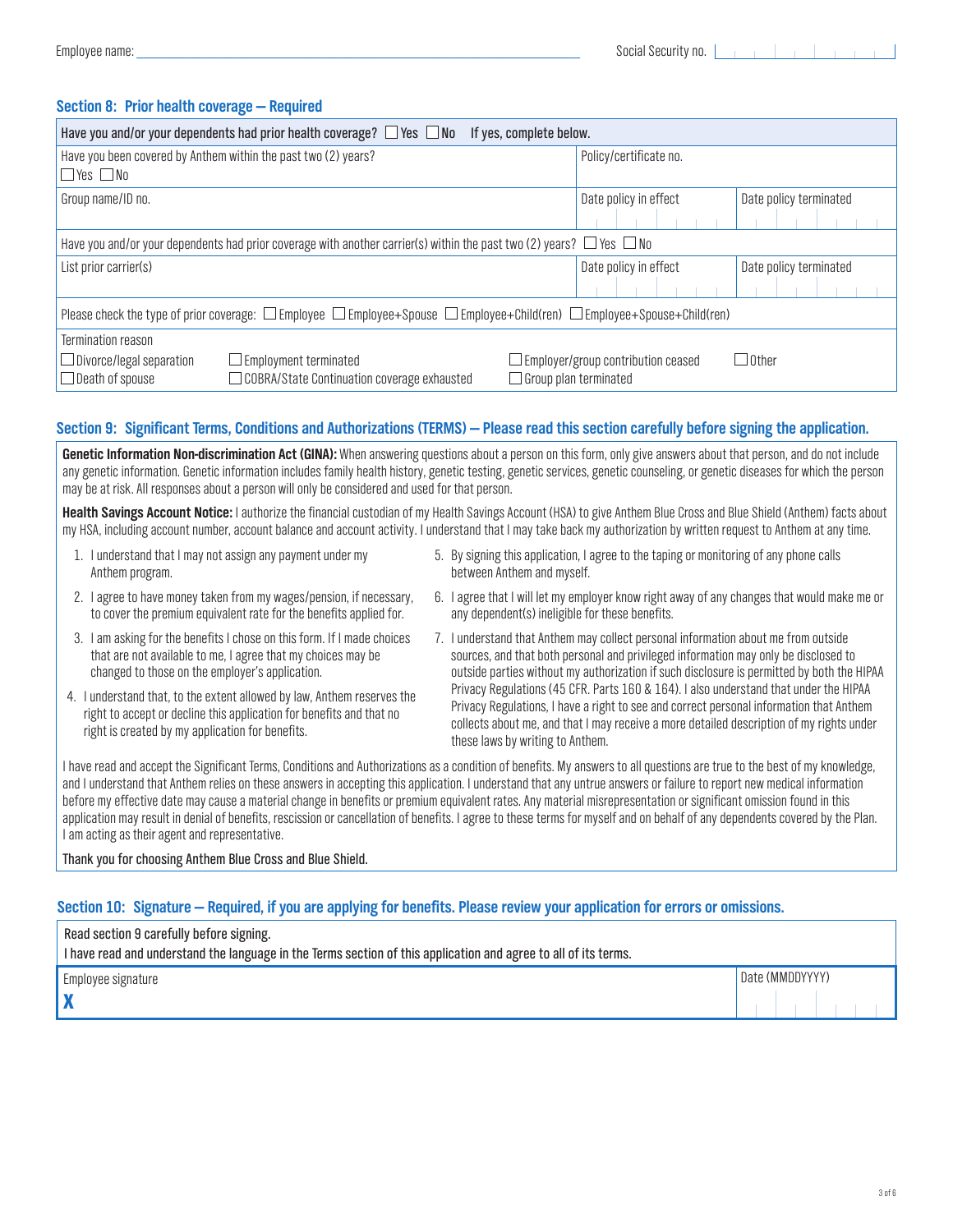| <b>Waived for</b>                                 | <b>Name</b> | Reason for waiving (already protected by coverage)          |                                                   |  |  |  |
|---------------------------------------------------|-------------|-------------------------------------------------------------|---------------------------------------------------|--|--|--|
| $\Box$ Self<br>$\Box$ Spouse<br>$\Box$ Child(ren) |             | $\Box$ Anthem<br>$\Box$ Other carrier<br>$\Box$ No coverage | Certificate/policy no. or carrier name and ID no. |  |  |  |

#### Check if applicable:

 $\Box$  I have been given an opportunity to apply for Anthem Blue Cross and Blue Shield benefits and after careful consideration, have decided not to take advantage of this offer. If I want to apply for such benefits at a later date, I may do so, subject to established procedures. If I am declining enrollment for myself or my dependents (including my spouse) because of other health insurance coverage, I may in the future be able to enroll myself or my dependents in this plan, provided that enrollment is requested within 31 days after other coverage ends. If enrollment is not requested within 31 days, my dependents or I are not eligible to enroll in this plan until the next open enrollment. In addition, if I have a dependent as a result of marriage, birth, adoption or placement for adoption, I may be able to enroll myself and my dependents provided that I request enrollment within 31 days after the marriage, birth, adoption or placement of adoption.

I also understand that my dependents and I may enroll under two additional circumstances:

- £ Either my or my dependents' Medicaid or Children's Health Insurance Program (CHIP) coverage is terminated as a result of loss of eligibility; or
- My dependents or I become eligible for a subsidy (state premium assistance program).

In these cases, I may be able to enroll myself and my dependents provided that I request enrollment within 60 days of the loss of Medicaid/CHIP or of the eligibility determination.

## **Signature — Required, if you want to waive benefits for yourself and your dependents.**

| $\sim$<br>-mnlnve<br>арняг | Dale | " (WINDD) | $\mathbf{u}$<br>. |  |
|----------------------------|------|-----------|-------------------|--|
| . .                        |      |           |                   |  |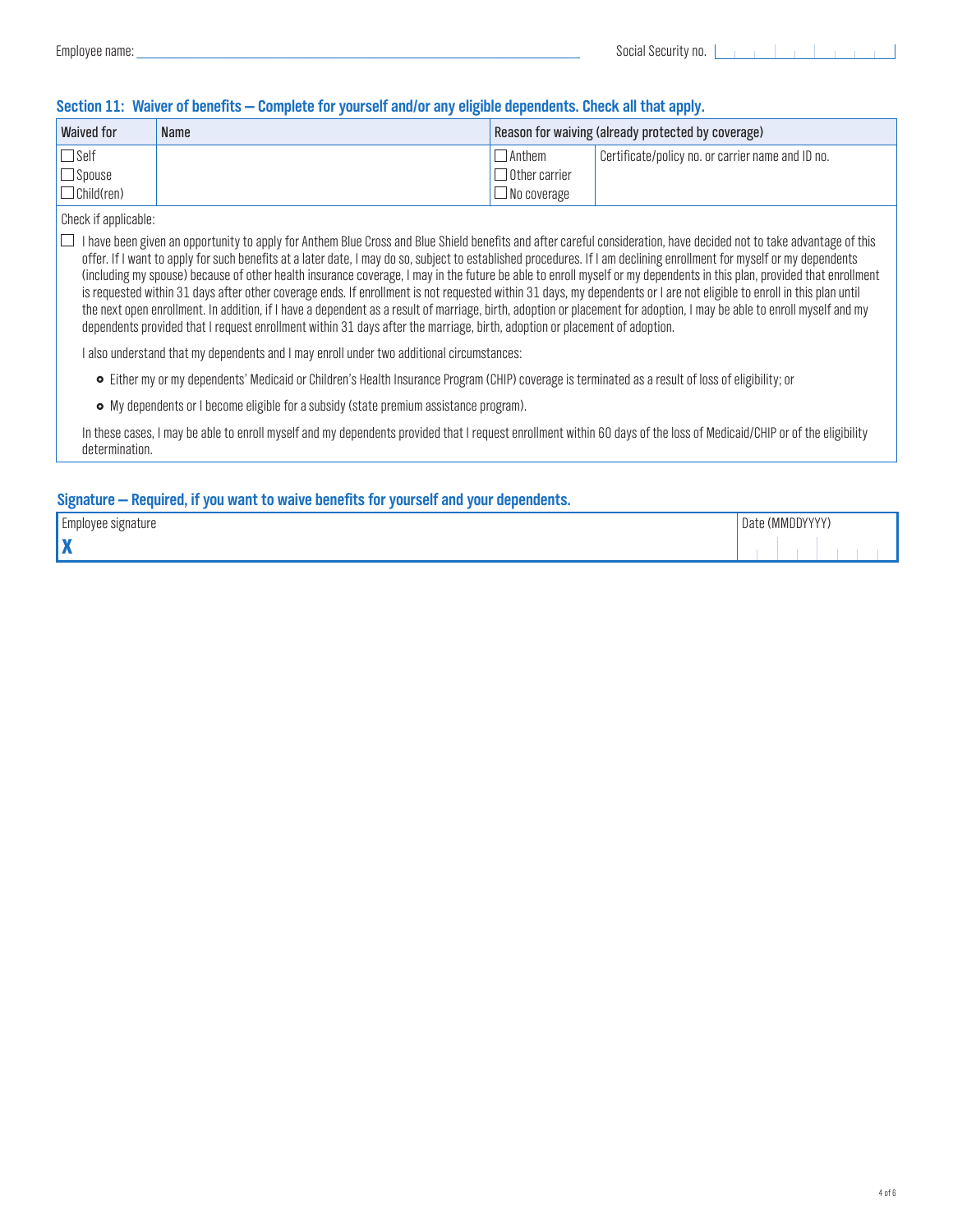Anthem

# **Employee Health Questionnaire**

|                                                                                                                                                                                                                                                                                                                                                                                                                                                                                                                                                                                |                                                                                                                            |                               |                  |               | Benefits:         |            |                      |                               |            |        |            |
|--------------------------------------------------------------------------------------------------------------------------------------------------------------------------------------------------------------------------------------------------------------------------------------------------------------------------------------------------------------------------------------------------------------------------------------------------------------------------------------------------------------------------------------------------------------------------------|----------------------------------------------------------------------------------------------------------------------------|-------------------------------|------------------|---------------|-------------------|------------|----------------------|-------------------------------|------------|--------|------------|
| Group name<br>$\square$ Employee only $\square$ Employee/Spouse $\square$ Employee/Child(ren) $\square$ Family                                                                                                                                                                                                                                                                                                                                                                                                                                                                 |                                                                                                                            |                               |                  |               |                   |            |                      |                               |            |        |            |
| Name                                                                                                                                                                                                                                                                                                                                                                                                                                                                                                                                                                           |                                                                                                                            | Date of birth<br>(MM/DD/YYYY) | Height           | Weight   Name |                   |            |                      | Date of birth<br>(MM/DD/YYYY) |            | Height | Weight     |
| Employee                                                                                                                                                                                                                                                                                                                                                                                                                                                                                                                                                                       |                                                                                                                            |                               |                  |               | Spouse            |            |                      |                               |            |        |            |
| Dependent 1                                                                                                                                                                                                                                                                                                                                                                                                                                                                                                                                                                    |                                                                                                                            |                               |                  |               | Dependent 2       |            |                      |                               |            |        |            |
| Dependent 3                                                                                                                                                                                                                                                                                                                                                                                                                                                                                                                                                                    |                                                                                                                            |                               |                  |               | Dependent 4       |            |                      |                               |            |        |            |
| Dependent 5                                                                                                                                                                                                                                                                                                                                                                                                                                                                                                                                                                    |                                                                                                                            |                               |                  |               | Dependent 6       |            |                      |                               |            |        |            |
|                                                                                                                                                                                                                                                                                                                                                                                                                                                                                                                                                                                | Please answer the following questions for yourself AND any eligible dependents                                             |                               |                  |               |                   |            |                      |                               |            |        |            |
| Please note that no one will be denied benefits on an individual basis due to answers provided below.<br>1. Has anyone been treated for a serious illness, been hospitalized or had surgery in the past five years, is currently hospitalized                                                                                                                                                                                                                                                                                                                                  |                                                                                                                            |                               |                  |               |                   |            |                      |                               |            | l INo  |            |
| If "Yes", please explain below.<br>If "Yes", please explain below.                                                                                                                                                                                                                                                                                                                                                                                                                                                                                                             |                                                                                                                            |                               |                  |               |                   |            |                      |                               |            | l INn  |            |
|                                                                                                                                                                                                                                                                                                                                                                                                                                                                                                                                                                                |                                                                                                                            |                               |                  |               |                   |            |                      |                               |            |        | $\Box$ No  |
| If "Yes", please check condition(s) that apply.<br>$\Box$ Cancer<br>$\Box$ Kidney disorder<br>Diabetes<br>$\Box$ Chronic respiratory disease<br>$\Box$ Muscular disorder<br>$\Box$ Chemical dependency/alcoholism<br>$\Box$ Chemical dependency<br>$\Box$ Transplants<br>$\Box$ Blood disorders<br>$\Box$ Brain tumor<br>$\Box$ Heart disease<br>$\Box$ Mental illness<br>$\Box$ Crohn's Disease/ulcerative colitis<br>$\Box$ Back/spinal disorder<br>$\Box$ Obesity<br>$\Box$ Nervous system disorders<br>$\Box$ High blood pressure<br>$\Box$ Liver disease<br>$\Box$ Stroke |                                                                                                                            |                               |                  |               |                   |            |                      |                               |            |        |            |
|                                                                                                                                                                                                                                                                                                                                                                                                                                                                                                                                                                                | If "Yes", please explain below.                                                                                            |                               |                  |               |                   |            |                      |                               |            |        |            |
|                                                                                                                                                                                                                                                                                                                                                                                                                                                                                                                                                                                | If "Yes", please explain below.                                                                                            |                               |                  |               |                   |            |                      |                               |            |        | l INo      |
|                                                                                                                                                                                                                                                                                                                                                                                                                                                                                                                                                                                | If "Yes", please explain below.                                                                                            |                               |                  |               |                   |            |                      |                               |            |        | l INn      |
|                                                                                                                                                                                                                                                                                                                                                                                                                                                                                                                                                                                | Explain "Yes" answer to any question. Give complete details to avoid delay. Attach a separate sheet of paper if necessary. |                               |                  |               |                   |            |                      |                               |            |        |            |
| Question<br>no.                                                                                                                                                                                                                                                                                                                                                                                                                                                                                                                                                                | Individual name                                                                                                            | <b>Diagnosis</b>              | <b>Treatment</b> |               | <b>Medication</b> | Onset date | Treatment<br>date(s) | Hospitalized                  | Surgery    |        | Recovered  |
|                                                                                                                                                                                                                                                                                                                                                                                                                                                                                                                                                                                |                                                                                                                            |                               |                  |               |                   |            |                      | $\Box$ Yes                    | $\Box$ Yes |        | $\Box$ Yes |

|  |  |  | $\square$ Yes<br>$\square$ No | $\Box$ Yes<br>$\Box$ No | $\Box$ Yes<br>$\Box$ No |
|--|--|--|-------------------------------|-------------------------|-------------------------|
|  |  |  | $\Box$ Yes<br>$\square$ No    | $\Box$ Yes<br>$\Box$ No | $\Box$ Yes<br>$\Box$ No |
|  |  |  | $\Box$ Yes<br>$\square$ No    | $\Box$ Yes<br>$\Box$ No | $\Box$ Yes<br>$\Box$ No |
|  |  |  | $\Box$ Yes<br>$\square$ No    | $\Box$ Yes<br>$\Box$ No | $\Box$ Yes<br>$\Box$ No |
|  |  |  | $\Box$ Yes<br>$\square$ No    | $\Box$ Yes<br>$\Box$ No | $\Box$ Yes<br>$\Box$ No |